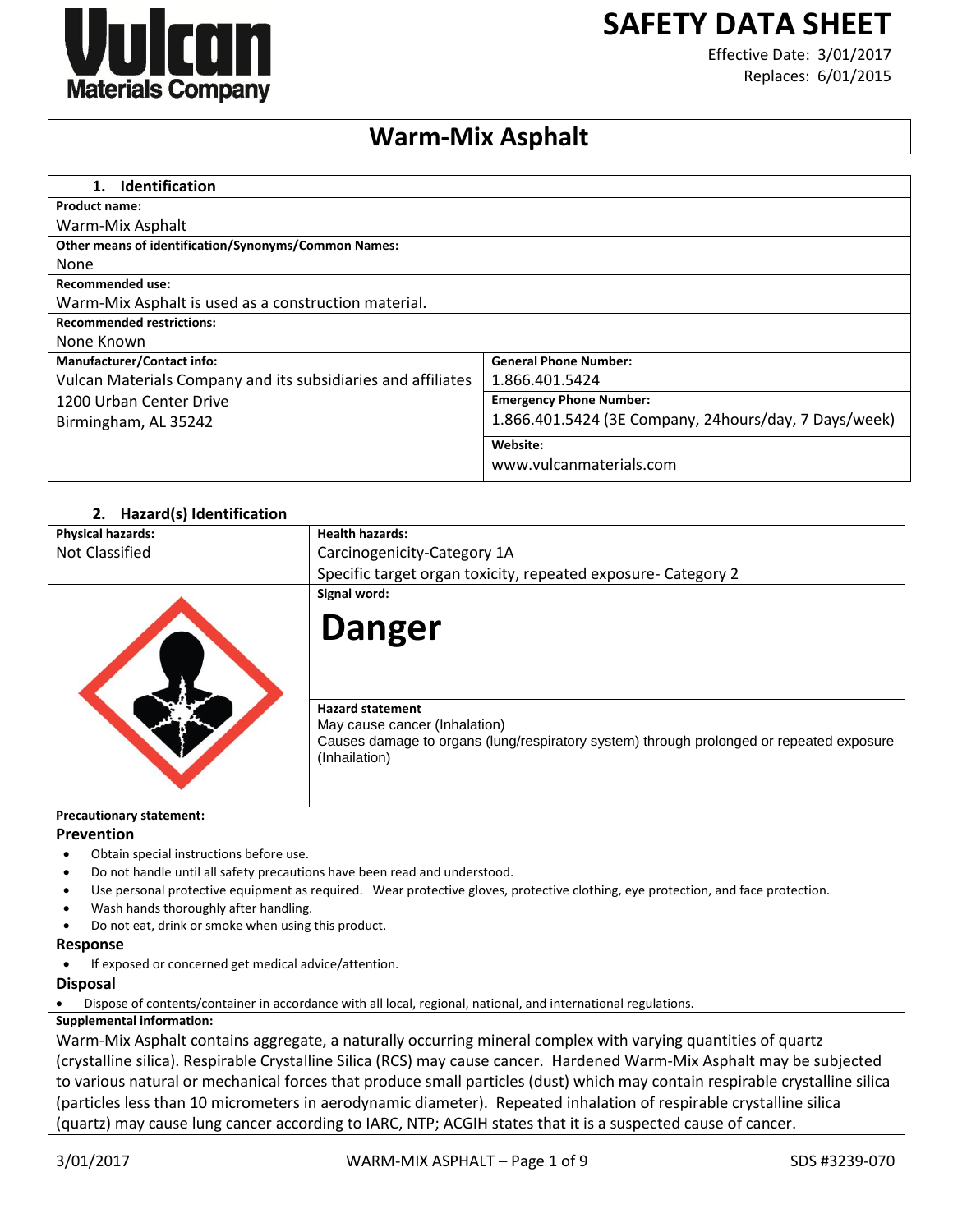| 3. Composition/information on ingredients     |                   |         |  |
|-----------------------------------------------|-------------------|---------|--|
| <b>Chemical name</b>                          | <b>CAS number</b> | %       |  |
| Aggregate (crushed stone, sand, gravel, slag) | Mixture           | >90     |  |
| Quartz (crystalline silica)                   | 14808-60-7        | >1      |  |
| Asphalt                                       | 8052-42-4         | $<$ 10  |  |
| May contain:                                  |                   |         |  |
| Vacuum tower bottoms                          | 64741-56-6        | >0.1    |  |
| Hydrogen sulfide                              | 7783-06-4         | < 0.2   |  |
| Additives                                     | Proprietary       | $0 - 1$ |  |

## **4. First-aid measures**

**Inhalation:**

Remove person to fresh air. If lung irritation persists or later develops, contact a physician. If not breathing, initiate rescue breathing, give oxygen by trained personnel and get immediate medical attention. Do not attempt to rescue victim from confined spaces without adequate protective equipment.

#### **Eyes:**

Immediately flush eye(s) with plenty of clean water for at least 15 minutes, while holding the eyelid(s) open. Occasionally lift the eyelid(s) to ensure thorough rinsing. Beyond flushing, do not attempt to remove material from eye(s). Contact a physician if irritation persists or later develops. Thermal burns require immediate medical attention.

## **Skin:**

Hot Material: Remove contaminated clothing, if possible, and immediately flush skin in cool water for at least 15 minutes. Iced water or cold packs may be applied to burned area. Do not attempt to remove material from a burn. Get immediate medical attention. Cold Material: Clean exposed skin with soap or mild detergent and large amounts of water until all material is removed from the skin. Do not use solvents or thinners to remove material from skin. **Ingestion:**

If swallowed, do not induce vomiting. Drink a large volume of water and get immediate medical attention. Never give anything by mouth to an unconscious person. If vomiting occurs, keep head lower than hips to prevent aspiration.

**Most important symptoms/effects, acute and delayed:**

Emissions from the heated material may have an unpleasant odor and may cause moderate to severe irritation of the mucous membranes and upper respiratory tract, headaches, nausea and dizziness. Toxic hydrogen sulfide gas may be released. Do not depend upon sense of smell for warning of overexposure, since the gas causes rapid olfactory fatigue which deadens the sense of smell at levels as low as 50 ppm. Unconsciousness and asphyxiation may occur in poorly ventilated or confined spaces. See Section 11 for additional information.

Breathing respirable crystalline silica-containing dust for prolonged periods in the workplace can cause lung damage and a lung disease called silicosis. Symptoms of silicosis may include (but are not limited to) shortness of breath, difficulty breathing with or without exertion; coughing; diminished work capacity; diminished chest expansion; reduction of lung volume; right heart enlargement and/or failure.

**Indication of immediate medical attention and special treatment needed:**

In general, emesis induction is unnecessary in high viscosity, low volatility products. Inhalation exposure of hydrogen sulfide may result in pulmonary congestion. Patients may be predisposed to pneumonia during convalescence, and should be kept under observation. Contact a Poison Center for additional treatment information.

Not all individuals with silicosis will exhibit symptoms of the disease. However, silicosis can be progressive and symptoms can appear even years after exposures have ceased. Persons with silicosis have an increased risk of pulmonary tuberculosis infection.

**For emergencies contact 3E Company at 1.866.401.5424 (24 hours/day, 7 days/week).**

## **5. Fire-fighting measures**

## **Suitable extinguishing media:**

Agents approved for Class B hazards (e.g., dry chemical, carbon dioxide, halogenated agents, foam, and steam) and water fog.

**Unsuitable extinguishing media:**

Avoid use of straight-stream water. Adding water to hot asphalt presents an explosion hazard.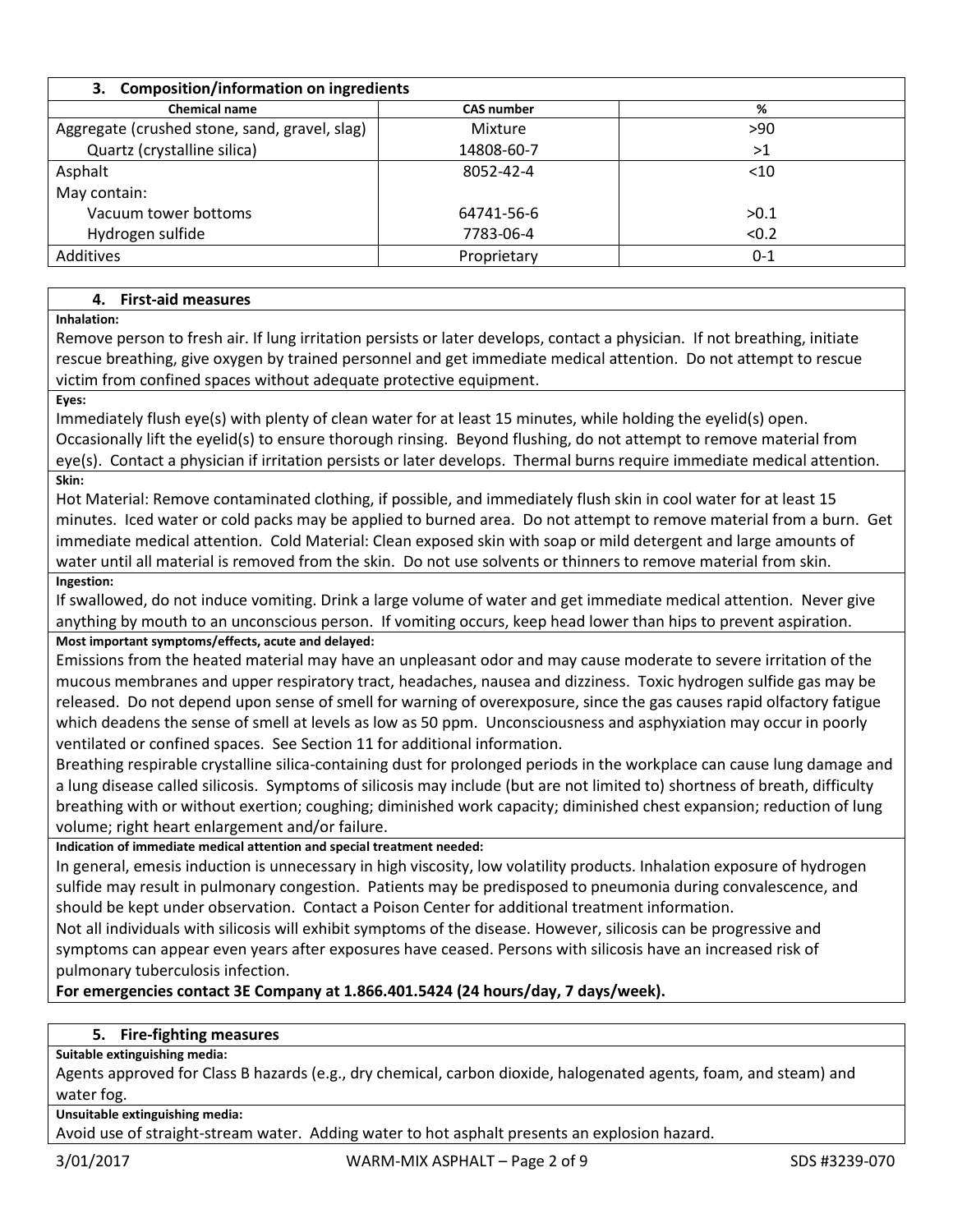**Specific hazards arising from the chemical:**

Do not heat above flash point.

Fumes/vapors can explode when concentrated in an enclosed environment and supplied with an ignition source. Never weld or use a cutting torch or open flame on a full, partially full or empty bin, hopper, or other container that holds or has held asphaltic material unless precautions are taken to prevent explosion. WARNING: Hydrogen sulfide ( $H_2S$ ) and other hazardous gases/vapors may evolve and collect in the headspace of storage tanks or other enclosed vessels, and can create an explosive, toxic, or oxygen deficient atmosphere.  $H_2S$  gas is extremely flammable and can explode if an ignition source is provided. See Section 11 for health effects of  $H_2S$  gas.

**Special protective equipment and precautions for firefighters:**

Avoid breathing irritating and potentially toxic fumes, including hydrogen sulfide gas. Firefighters should wear NIOSH/MSHA approved positive pressure breathing apparatus (SCBA) with full face mask and full protective equipment.

#### **Fire-fighting equipment/instructions:**

Adding water to hot asphalt presents an explosion hazard.

**Specific methods:**

Use water spray to keep fire-exposed containers cool.

## **6. Accidental release measures**

**Personal precautions, protective equipment and emergency procedures:**

Ventilate area and avoid emission inhalation or skin contact by using appropriate precautions outlined in this SDS (see Section 8). Keep all sources of ignition at least 50 feet away. Prevent materials from entering streams, drainages, or sewers. Spills entering surface waters or sewers entering/leading to surface waters must be reported to the National Response Center 1-800-424-8802. Based on volume and use, components of this product may be subject to reporting requirements of Title III of SARA, 1986, and 40 CFR 372.

## **For emergencies, contact 3E Company at 1-866-401-5424 (24 hours/day, 7 days/week)**.

#### **Environmental precautions:**

Stop leak and contain spilled material with sand, aggregate fines, or other inert adsorbent. Collect adsorbed product and clean up materials in appropriate container for proper disposal. Notify proper authorities.

**Methods and materials for containment and cleaning up:**

Contact the asphalt plant to determine feasibility of recycling material. Dispose of waste materials in accordance with applicable federal, state and local laws and regulations.

## **7. Handling and storage**

## **Precautions for safe handling:**

Follow personal protection and protective controls set forth in Section 8 of this SDS when handling this product. If personnel must enter a tank or other confined space that contained this material, follow the OSHA Confined Space Entry Program as specified in 29 CFR 1910.146. Do not store near food, beverages or smoking materials. Avoid personal contact with heated material. Respirable crystalline silica-containing dust may be generated when hardened asphalt mix is subjected to mechanical forces, such as demolition work, surface treatment (sanding, grooving, chiseling, etc.), and/or recycling of pavement.

Do not attempt to clean empty containers since residue is difficult to remove. Do not pressurize, cut, weld, braze, solder, drill, grind or expose such containers to heat, flame, sparks, static electricity, or other sources of ignition as they may explode and cause injury or death. Tripping accidents have occurred because of asphalt buildup on bottoms of shoes and boots; buildup should be removed regularly to prevent such accidents. Do not use solvents or thinners to clean footwear.

## **Conditions for safe storage, including any incompatibilities:**

Store away from all ignition sources and open flames in accordance with applicable laws and regulations. Vapors containing hydrogen sulfide may accumulate during storage or transport of asphaltic materials. When petroleum asphalt products are heated, potentially irritating emissions (fumes, mists, vapors) may be released.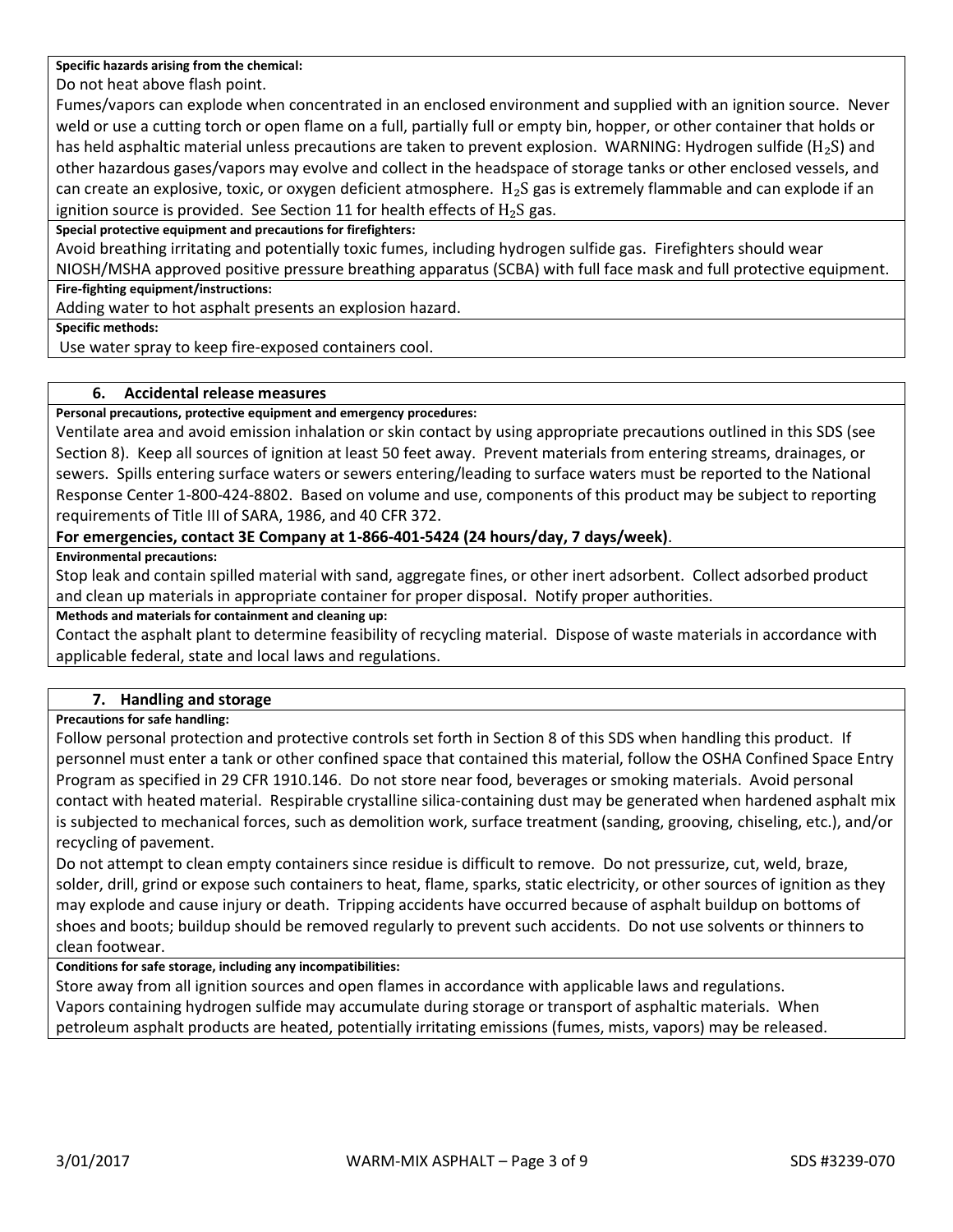## **8. Exposure controls/personal protection**

#### **Legend:**

NE = Not Established; PEL = Permissible Exposure Limit; TLV = Threshold Limit Value; REL = Recommended Exposure Limit; STEL= Short Term Exposure Limit; OSHA = Occupational Safety and Health Administration; MSHA = Mine Safety and Health Administration; NIOSH = National Institute for Occupational Safety and Health: ACGIH = American Conference of Governmental Industrial Hygienists

| ioi Occupational Jalety and Health, ACOIIT – American Conference of Oovernmental industrial hygiemsts | OSHA/MSHA                                                                                                                                        | <b>ACGIH</b>                                                                  | <b>NIOSH</b>              |
|-------------------------------------------------------------------------------------------------------|--------------------------------------------------------------------------------------------------------------------------------------------------|-------------------------------------------------------------------------------|---------------------------|
| Component                                                                                             | <b>PEL</b>                                                                                                                                       | <b>TLV</b>                                                                    | <b>REL</b>                |
| <b>Asphalt Fumes</b>                                                                                  | <b>NE</b>                                                                                                                                        | $0.5 \text{ mg/m}^3$ (as benzene-soluble<br>aerosol)                          | Ceiling 5 ppm             |
| Particulates not otherwise classified                                                                 | 15 mg/m <sup>3</sup> (total dust)<br>5 mg/m <sup>3</sup> (respirable fraction)                                                                   | 10 mg/m $3$ (inhalable fraction)<br>3 mg/m <sup>3</sup> (respirable fraction) | <b>NE</b>                 |
| Respirable dust containing silica                                                                     | 10 mg/m <sup>3</sup> ÷ (% silica + 2)                                                                                                            | Use Respirable Silica TLV                                                     | Use Respirable Silica TLV |
| Total dust containing silica                                                                          | MSHA: 30 mg/m <sup>3</sup> ÷ (% silica + 3)                                                                                                      | <b>NE</b>                                                                     | <b>NE</b>                 |
| Respirable Crystalline Silica (quartz)                                                                | OSHA: 0.05 mg/m <sup>3</sup> (PEL)<br>OSHA: 0.025 mg/m <sup>3</sup> (Action Level)<br>MSHA: Use Respirable Dust<br>containing Silica PEL (above) | 0.025 mg/m <sup>3</sup>                                                       | 0.05 mg/m <sup>3</sup>    |
| Respirable Tridymite and Cristobalite<br>(other forms of crystalline silica)                          | OSHA: Use respirable crystalline<br>silica PEL<br>MSHA: 1/2 of respirable dust<br>containing silica PEL                                          | 0.025 mg/m <sup>3</sup>                                                       | 0.05 mg/m <sup>3</sup>    |
| Ammonia (NH <sub>3</sub> )                                                                            | 50 ppm                                                                                                                                           | 25 ppm<br>STEL 35 ppm                                                         | 25 ppm<br>Ceiling 35 ppm  |
| Carbon Monoxide (CO)                                                                                  | 50 ppm                                                                                                                                           | 25 ppm                                                                        | 35 ppm<br>Ceiling 200 ppm |
| Hydrogen Sulfide (H <sub>2</sub> S)                                                                   | Ceiling 20 ppm                                                                                                                                   | 10 ppm<br>STEL 15 ppm                                                         | Ceiling 10 ppm            |
| Nitrogen Dioxide (NO2)                                                                                | Ceiling 5 ppm                                                                                                                                    | 3 ppm<br>STEL 5 ppm                                                           | STEL 1 ppm                |
| Ozone (O <sub>3</sub> )                                                                               | $0.1$ ppm                                                                                                                                        | $0.05$ ppm                                                                    | Ceiling 0.1 ppm           |
| Sulfur Dioxide (SO <sub>2</sub> )                                                                     | 5 ppm                                                                                                                                            | STEL 0.25 ppm                                                                 | 2 ppm<br>STEL 5 ppm       |

#### **Exposure Guidelines:**

Workers should station themselves on the upwind side of asphalt emissions when possible. It is recommended that asphalt emissions be monitored regularly to determine exposure levels. Total dust containing silica, respirable silicacontaining dust and respirable crystalline silica (quartz) levels should be monitored regularly to determine worker exposure levels. Exposure levels in excess of allowable exposure limits should be reduced by all feasible engineering controls, including (but not limited to) wet suppression, ventilation, process enclosure, and enclosed employee workstations.

#### **Engineering Controls:**

General dilution or local exhaust ventilation is required to maintain exposures below appropriate exposure limits. Use only in well-ventilated areas. Activities with dried/hardened product that generate dust require the use of general ventilation, local exhaust and/or wet suppression methods to maintain exposures below appropriate exposure limits. **Eye Protection:**

## Use a full-face shield and chemical safety goggles if handling heated material. Safety glasses with side shields should be worn as minimum protection at ambient temperatures. Contact lens should not be worn when eye contact with product is possible.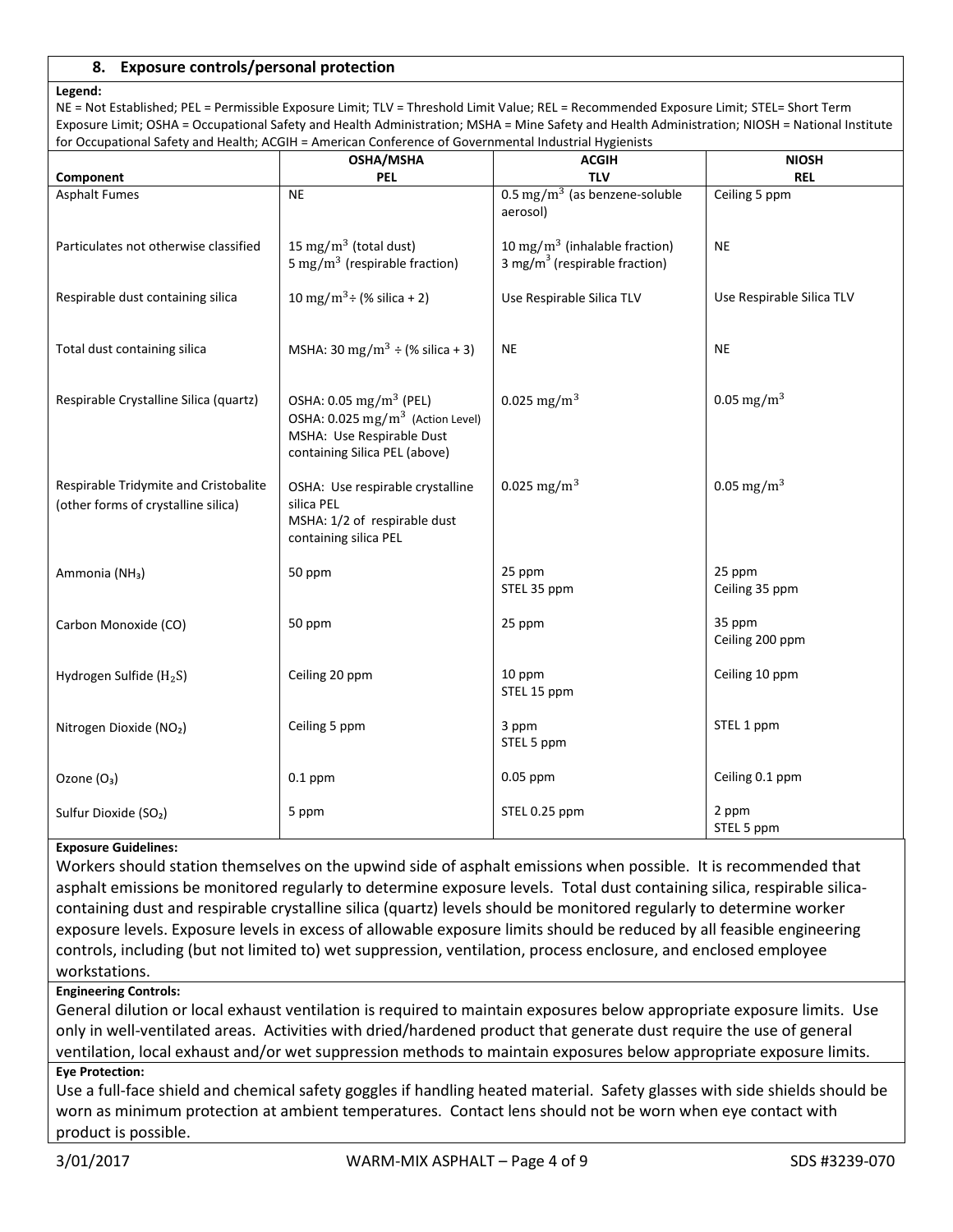#### **Skin Protection (Protective Gloves/Clothing):**

Avoid skin contact with material by wearing impervious gloves and protective clothing. With product at ambient temperatures, use disposable nitrile, neoprene or butyl rubber material. When handling hot material, use heat-resistant gloves. Use insulated, heat-resistant clothing as necessary.

#### **Respiratory Protection:**

Not expected to be necessary under normal use and working conditions. All respirators must be NIOSH-approved for the exposure levels present. (See NIOSH Respirator Selection Guide). The need for respiratory protection should be evaluated by a qualified safety and health professional. For air-contaminant concentrations which exceed or are likely to exceed applicable exposure limits, use a NIOSH-approved, contaminant-specific, air purifying respirator. If such conditions are sufficiently high that the air-purifying respirator is inadequate, or if oxygen adequate to sustain life is not present, use a positive-pressure, self-contained breathing apparatus. Activities that generate dust require the use of an appropriate dust respirator where dust levels exceed or are likely to exceed allowable exposure limits. For respirable silica-containing dust levels that exceed or are likely to exceed an 8-hour time-weighted average (TWA) of 0.25  $\rm mg/m^3$ , a high efficiency particulate filter respirator must be worn at a minimum; however, if respirable silica-containing dust levels exceed or are likely to exceed an 8-hour TWA of 1.25  $\rm mg/m^3$  an air-purifying, full-face respirator or equivalent is required. Respirator use must comply with applicable MSHA (42 CFR 84) or OSHA (29 CFR 1910.134) standards, which include provisions for a user training program, respirator inspection, repair and cleaning, respirator fit testing, medical surveillance and other requirements.

## **9. Physical and chemical properties**

| Appearance:                             |                                          |                                               |
|-----------------------------------------|------------------------------------------|-----------------------------------------------|
| Black, viscous, granular.               |                                          |                                               |
| Odor:                                   | PH:                                      | <b>Decomposition temperature:</b>             |
| Petroleum odor.                         | Not applicable                           | Not applicable                                |
| Melting point/freezing point:           | Initial boiling point and boiling range: | Flash point:                                  |
| $100 - 135$ °F                          | $470^{\circ}$ C                          | >500°F (min). COC                             |
| <b>Evaporation rate:</b>                | Flammability:                            | Upper/lower flammability or explosive limits: |
| Not applicable                          | Not applicable                           | Not applicable                                |
| Vapor pressure:                         | Vapor density:                           | Solubility:                                   |
| Not applicable                          | >1                                       | Negligible                                    |
| Partition coefficient: n-octanol/water. | <b>Autoignition temperature:</b>         | Specific Gravity ( $H_2O = 1$ ):              |
| Not applicable                          | Not applicable                           | $2.0 - 2.5$                                   |

#### **10. Stability and reactivity**

**Reactivity:**

Not reactive under normal use.

**Chemical stability:**

Stable under normal temperatures and pressures.

**Possibility of hazardous reactions:**

None under normal use.

**Conditions to avoid (e.g., static discharge, shock or vibration):**

Keep away from direct flame/ignition sources. Contact with incompatible materials should be avoided (see below). See Sections 5, 6 and 7 for additional information.

**Incompatible materials:**

Strong oxidizers may react with hydrocarbons. Contact with fluorine may cause burning or explosion. Adding water to hot asphalt presents an explosion hazard.

**Hazardous decomposition products:**

Carbon monoxide and other compounds (such as amines, ammonia, nitrogen dioxide, sulfur dioxide, ozone, hydrogen sulfide, and various hydrocarbons) may be released by thermal decomposition. Hazardous vapors can collect in enclosed vessels or areas if not properly ventilated. If hydrogen sulfide is present, the flammable limits range from 4.3 to 45.5% by volume and its presence may promote the formation of pyrophoric (spontaneously igniting) iron compounds (See 29 CFR 1910.146). Respirable crystalline silica-containing dust may be generated. When heated, quartz is slowly transformed into tridymite (above 860°C/1580°F) and cristobalite (above 1470°C/2678°F). Both tridymite and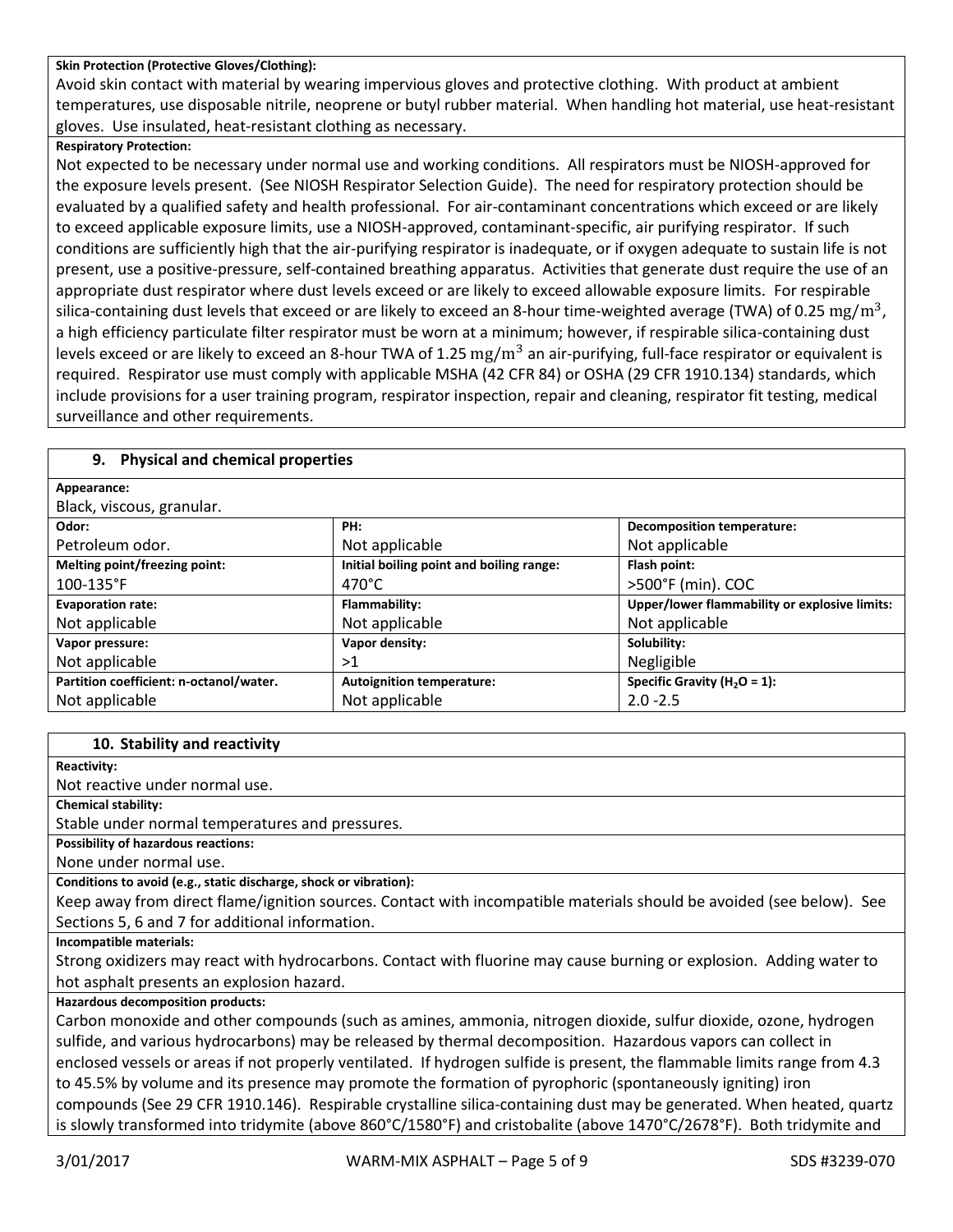## **11. Toxicological information**

**Primary Routes of Exposure:**

Inhalation and contact with the eyes and skin.

**Symptoms related to the physical, chemical, toxicological characteristics**

**Inhalation:** 

Fumes, mists or vapors may cause respiratory irritation. Contains or may release hydrogen sulfide gas ( $H_2S$ ), which may accumulate in confined spaces.  $H_2S$  fumes and vapors may be harmful or fatal if inhaled.

Breathing silica containing dust for prolonged periods in the workplace can cause lung damage and lung disease called silicosis. Several scientific organizations have classified crystalline silica as causing lung cancer in humans. Silicosis and lung cancer can result in permanent injury or death.

**Eye Contact:**

Direct contact with hot material can cause severe thermal burns. Hardened material may scratch the eye causing tearing, redness and a stinging sensation. Fumes, vapors or mists may be irritating.

**Skin Contact:**

Direct contact with hot material can cause severe thermal burns. Hardened material may cause irritation due to abrasive effects.

## **Ingestion:**

Direct contact with heated material can cause severe thermal burns. Asphalt has a low toxicity when ingested, however, chewing and swallowing asphalt may cause gastrointestinal effects. Gastric masses (Bezoars) and stomach (pyloric) obstructions have been reported in individuals who have chewed and swallowed asphalt.

## **Medical Conditions Aggravated by Exposure:**

Pre-existing medical conditions that may be aggravated by exposure include disorders of the eye, skin and/or lung (including asthma and/or other breathing disorders).

**Delayed and immediate effects and also chronic effects from short- and long-term exposure:**

Prolonged and repeated exposure to asphalt may cause skin disorders such as dermatitis, folliculitis, and acne-like lesions, or more rarely, pigmentation of the skin. Chronic inhalation of high concentrations of asphalt emissions may cause chronic bronchitis and pneumonitis (inflammation of the lungs). In mice, there was damage to the lungs, including bronchitis, pneumonitis, and abscess formation. Guinea pigs and rats showed pneumonitis, peribronchial adenomatosis, and some squamous cell metaplasia.

Repeated exposure to low levels of  $H_2S$  may cause eye effects including conjunctivitis and corneal injury. There is no evidence that  $H_2S$  will accumulate in the body tissue.

The following information applies to the dried product if it is subjected to mechanical forces (such as demolition or asphalt recycling work), which may generate crystalline silica-containing dust particles:

Prolonged overexposure to respirable dusts in excess of allowable exposure limits can cause inflammation of the lungs leading to possible fibrotic changes, a medical condition known as pneumoconiosis.

Prolonged and repeated overexposure to high levels of respirable crystalline silica-containing dust may cause a chronic form of silicosis, an incurable lung disease that may result in permanent lung damage or death. Chronic silicosis generally occurs after 10 years or more of overexposure; a more accelerated type of silicosis may occur between 5 and 10 years of higher levels of prolonged and repeated overexposure. In early stages of silicosis, not all individuals will exhibit symptoms (signs) of the disease. However, silicosis can be progressive, and symptoms can appear at any time, even years after exposure has ceased.

Repeated overexposures to very high levels of respirable crystalline silica for periods as short as six months may cause acute silicosis. Acute silicosis is a rapidly progressive, incurable lung disease that is typically fatal. Symptoms include (but are not limited to): shortness of breath, cough, fever, weight loss, and chest pain.

Respirable dust containing newly broken crystalline silica particles has been shown to be more hazardous to animals in laboratory tests than respirable dust containing older crystalline silica particles of similar size. Respirable crystalline silica particles which had aged for sixty days or more showed less lung injury in animals than equal exposures to respirable dust containing newly broken particles of respirable crystalline silica.

There are reports in the literature suggesting that excessive respirable crystalline silica exposure may be associated with autoimmune disorders and other adverse health effects involving the kidney. In particular, the incidence of scleroderma (thickening of the skin caused by swelling and thickening of fibrous tissue) appears to be higher in silicotic individuals.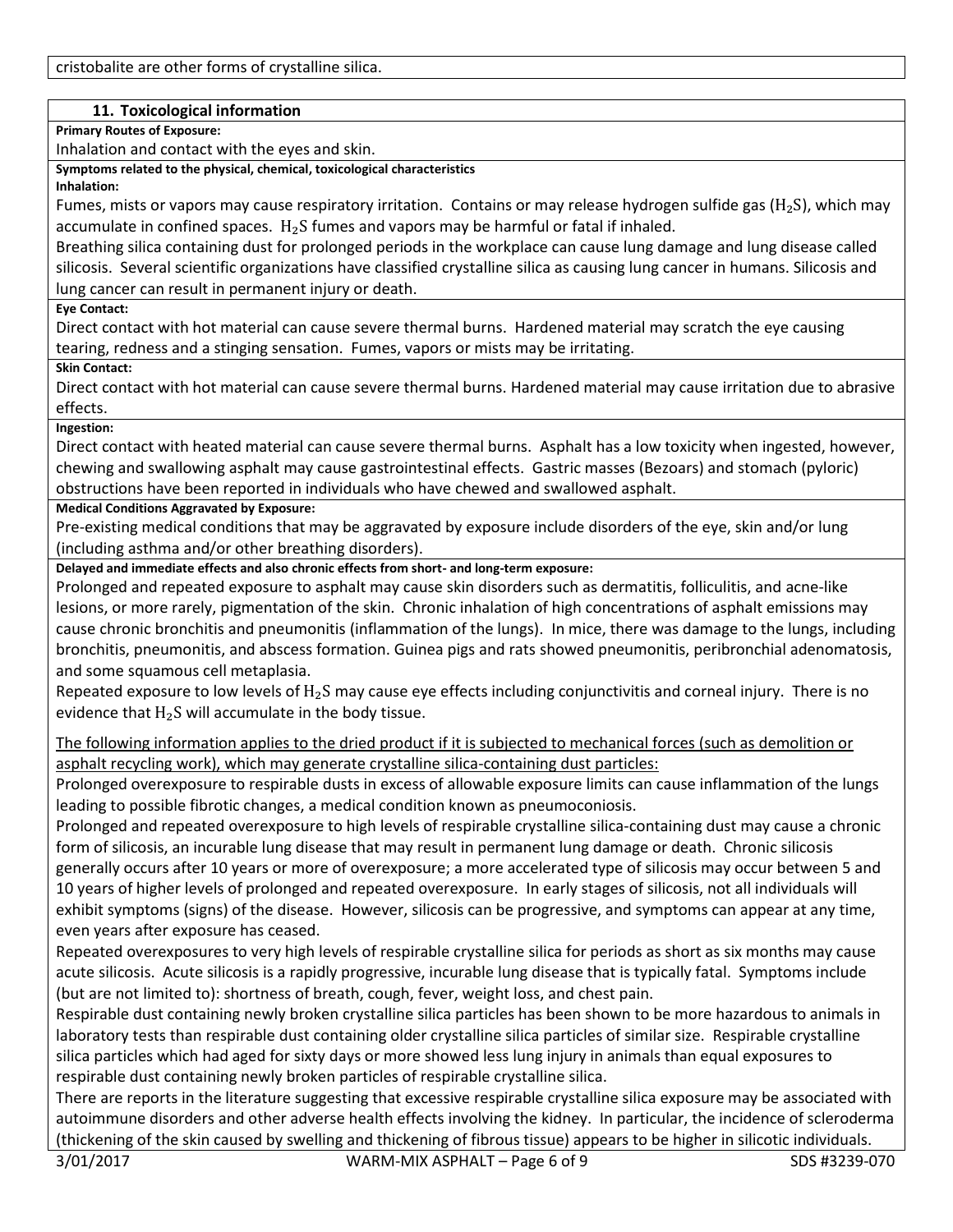To date, the evidence does not conclusively determine a causal relationship between silica exposure and these adverse health effects.

## **Carcinogenicity:**

Skin application of asphalt fume condensate fractions caused skin tumors in laboratory mice. When asphalt was dissolved or mixed with a solvent prior to exposing laboratory animals, the carcinogenicity results were weakly positive. The causal agent is thought to be 4 to 6 ring polycyclic aromatic compounds (PAH). Trace amounts of these materials may be present in asphalts and can be generated upon excessive heating. Some PAHs have been identified as causing carcinogenic and reproductive effects. Currently, epidemiological evidence does not support a link between asphalt exposure and human skin cancer.

Repeated breathing of asphalt emissions has not resulted in a carcinogenic response in laboratory animal testing. Although epidemiological studies on asphalt workers have suggested a possible link between asphalt fumes and certain types of cancer, confounding factors such as smoking and concomitant exposure to other agents in the workplace may have influenced the results of these studies. Asphalt is not listed as a carcinogen by the National Toxicology Program (NTP) or the Occupational Safety and Health Administration (OSHA). IARC states that there is sufficient evidence that extracts (asphalts dissolved in hydrocarbon solvents) are carcinogenic to laboratory animals and recently the agency determined that occupational exposures to oxidized asphalt and their emissions during roofing applications are "probably carcinogenic to humans "(Group 2A). They also determined that occupation exposures to hard asphalts and their emissions during mastic asphalt work and occupational exposures to straight-run asphalts and their emissions during paving operations are "possibly carcinogenic to humans" (Group 2B).

The following information applies to the dried product if it is subjected to mechanical forces (such as demolition or asphalt recycling work), which may generate crystalline silica-containing dust particles:

Epidemiology studies on the association between respirable crystalline silica exposure and lung cancer have had both positive and negative results. There is some speculation that the source, type, and level of exposure of respirable crystalline silica may play a role. Studies of persons with silicosis indicate an increased risk of developing lung cancer, a risk that increases with the level and duration of exposure. It is not clear whether lung cancer develops in non-silicotic patients. Several studies of silicotics do not account for lung cancer confounders, especially smoking, which have been shown to increase the risk of developing lung disorders, including emphysema and lung cancer.

In October 1996, an IARC Working Group designated respirable crystalline silica as carcinogenic (Group 1). In 2012, an IARC Working Group re-affirmed that inhalation of crystalline silica was a known human carcinogen. The NTP's Report on Carcinogens, 9th edition, lists respirable crystalline silica as a "known human carcinogen." In the year 2000, the American Conference of Governmental Industrial Hygienists (ACGIH) listed respirable crystalline silica (quartz) as a suspected human carcinogen (A-2). These classifications are based on sufficient evidence of carcinogenicity in certain experimental animals and on selected epidemiological studies of workers exposed to respirable crystalline silica.

**Additional information on toxicological-effects:**

## **Acute toxicity:** Not classified

No specific data on product. Based on components, not expected to be classified for acute toxicity.

Asphalt:

Acute Oral, rat: LD50 >5000 mg/kg Acute Dermal, rat: LD50 >2000 mg/kg

**Skin corrosion/irritation:** Not classified

**Serious eye damage/eye irritation:** Not classified

**Respiratory sensitization:** Not classified.

**Skin sensitization:** May cause photosensitization (contact), but not classified as a skin sensitizer.

**Germ cell Mutagenicity:** Not classified

**Carcinogenicity:** May cause cancer (Inhalation).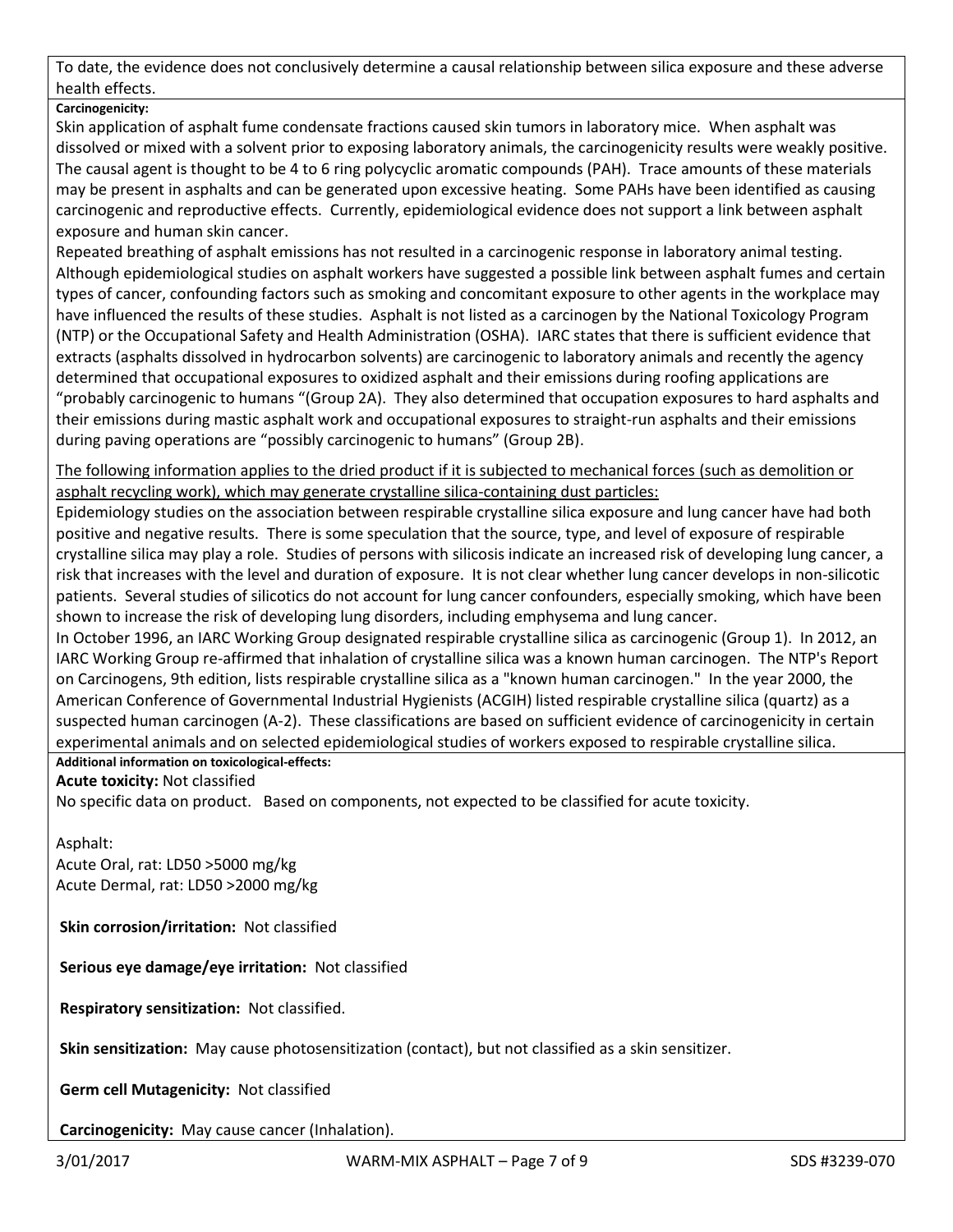## **Reproductive toxicity:** Not classified

**Specific target organ toxicity - single exposure:** Not classified

**Specific target organ- toxicity – repeated exposure:** Causes damage to organs (lungs, respiratory system) through prolonged or repeated exposure (inhalation)

**Aspiration toxicity:** Not classified (not applicable- solid material)

#### **12. Ecological information**

**Ecotoxicity (aquatic and terrestrial, where available):**

No specific data on this product. The asphalt component may cause damage to aquatic organisms.

**Persistence and degradability:**

Expected to be resistant to biodegradation.

**Bioaccumulative potential.**

Significant migration into the environment and bioaccumulation are unlikely.

**Mobility in soil.**

Not determined

**Other adverse effects.**

Not determined

#### **13. Disposal considerations**

**Safe handling and disposal of waste:**

Place contaminated materials in appropriate containers and dispose of in a manner consistent with applicable federal, state, and local regulations. Prevent from entering drainage, sewer systems, and unintended bodies of water. It is the responsibility of the user to determine, at the time of disposal, whether product meets criteria for hazardous waste. Product uses, transformations, mixture and processes, may render the resulting material hazardous.

| 14. Transport information       |
|---------------------------------|
| <b>UN Number:</b>               |
| Not regulated.                  |
| <b>UN Proper shipping name:</b> |
| Not regulated.                  |
| <b>Transport Hazard class:</b>  |
| Not applicable.                 |
| Packing group, if applicable:   |
| Not applicable.                 |
| Marine pollutant (Yes/No):      |
| Not applicable.                 |

## **15. Regulatory information Toxic Substances Control Act (TSCA):** The components in this product are listed on the TSCA Inventory or are exempt. **Comprehensive Environmental Response, Compensation and Liability Act (CERCLA):** Releases of this material to water may be reportable to the National Response Center under the Comprehensive Environmental Response, Compensation, and Liability Act (CERCLA) or to state and local emergency planning committees under the Superfund Amendments and Reauthorization Act. (See Section 6) **Superfund Amendments and Reauthorization Act of 1986 (SARA), Title III:** Section 302 extremely hazardous substances: None Section 311/312 hazard categories: Delayed Health Section 313 reportable ingredients at or above de minimus concentrations: None **California Proposition 65:**